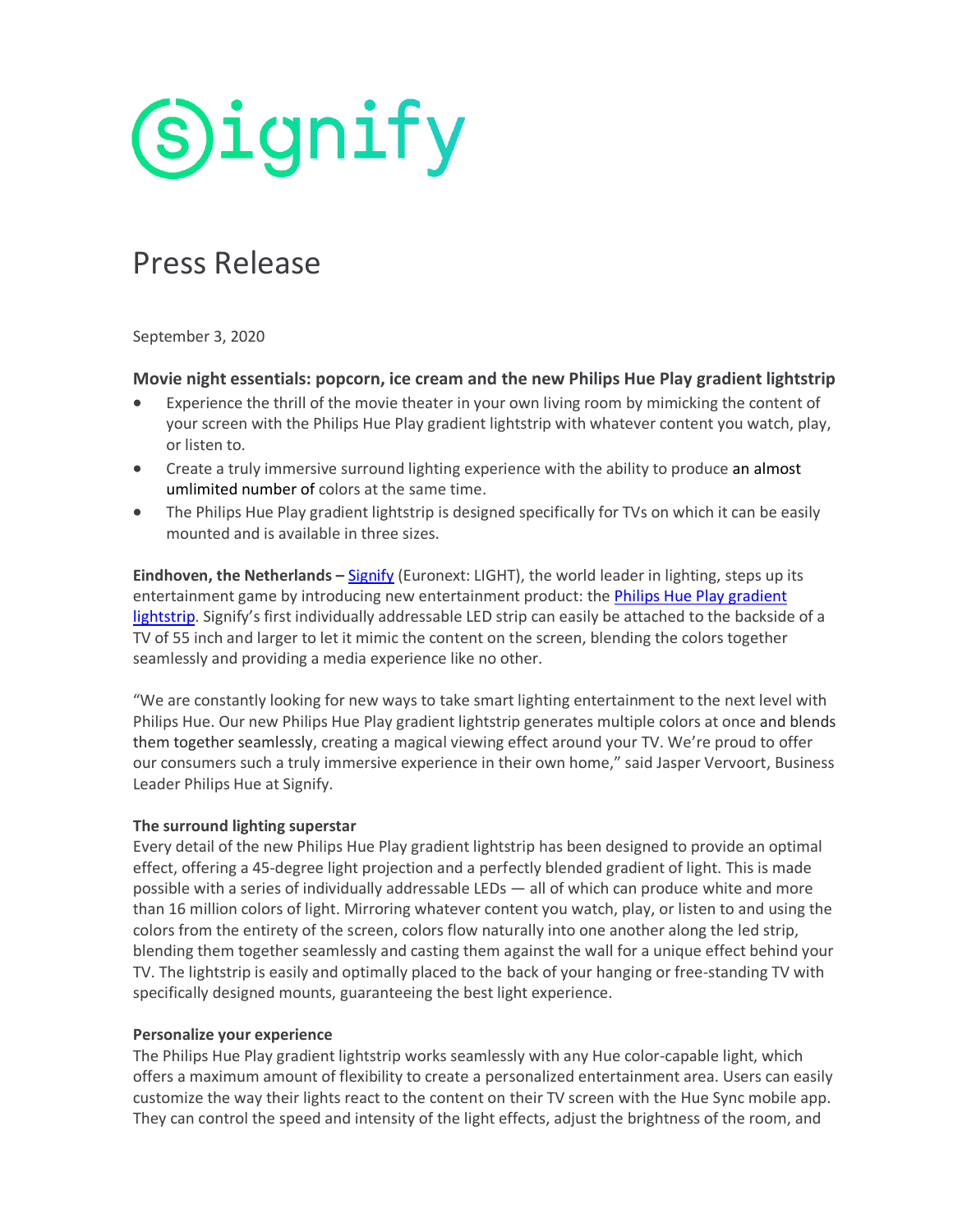## **Signify**

more. To use the Philips Hue Play gradient lightstrip, users need either the Philips Hue Sync desktop app or the Philips Hue Play HDMI sync box paired with the Hue Sync mobile app. Hue Bridge required (sold separately).

The launch of the Philips Hue Play gradient lightstrip is part of Philips Hue's initiative to expand its entertainment portfolio after [launching](https://www.signify.com/global/our-company/news/press-releases/2019/20190917-take-your-home-entertainment-to-the-next-level-with-the-philips-hue-play-hdmi-sync-box) the Philips Hue Play HDMI sync box during IFA 2019. In combination with the sync box and additional Philips Hue lights, the Philips Hue Play gradient lightstrip brings the surround lighting effect to a next level.

#### **Availability**

The Philips Hue Play gradient lightstrip will be available from October 6, 2020, in North America, Europe, Australia, and New Zealand. Preorder starts now in selected markets. Visit [philips-hue.com](http://www.meethue.com/syncbox) to find out more.

The Philips Hue Play gradient lightstrip comes in three different sizes:

- 55-inch (fits TV sizes 55 to 60 inches) 179.99 EUR / 199.99 USD
- $\bullet$  65-inch (fits TV sizes 65 to 70 inches) 199.99 EUR / 219.99 USD
- 75-inch (fits TV sizes 75 to 85 inches) 229.99 EUR / 239.99 USD

The Philips Hue Play gradient lightstrip comes with its own power supply and TV-mounting accessories, which allow for easy installation.

For more information, product details and specifications, please visit [philips-hue.com.](http://www.meethue.com/syncbox)

--END--

#### **For further information, please contact:**

**Signify / Philips Hue**  Kathrin de Graaf (Global PR Manager) Tel: + 31 650294314 E-mail: [kathrin.de.graaf@signify.com](mailto:Kathrin.de.graaf@signify.com)

#### **About Philips Hue**

Philips Hue is the world leader in smart lighting. With its range of smart LED bulbs, light fixtures, lamps, sensors and smart switches, Philips Hue brings smart lighting to everyday homes. The smart lighting system lets you set the mood with beautiful colors and light scenes, set up convenient timers and routines to help you feel safer in your surroundings, use the best light for your daily activities, and help make your life that much easier.